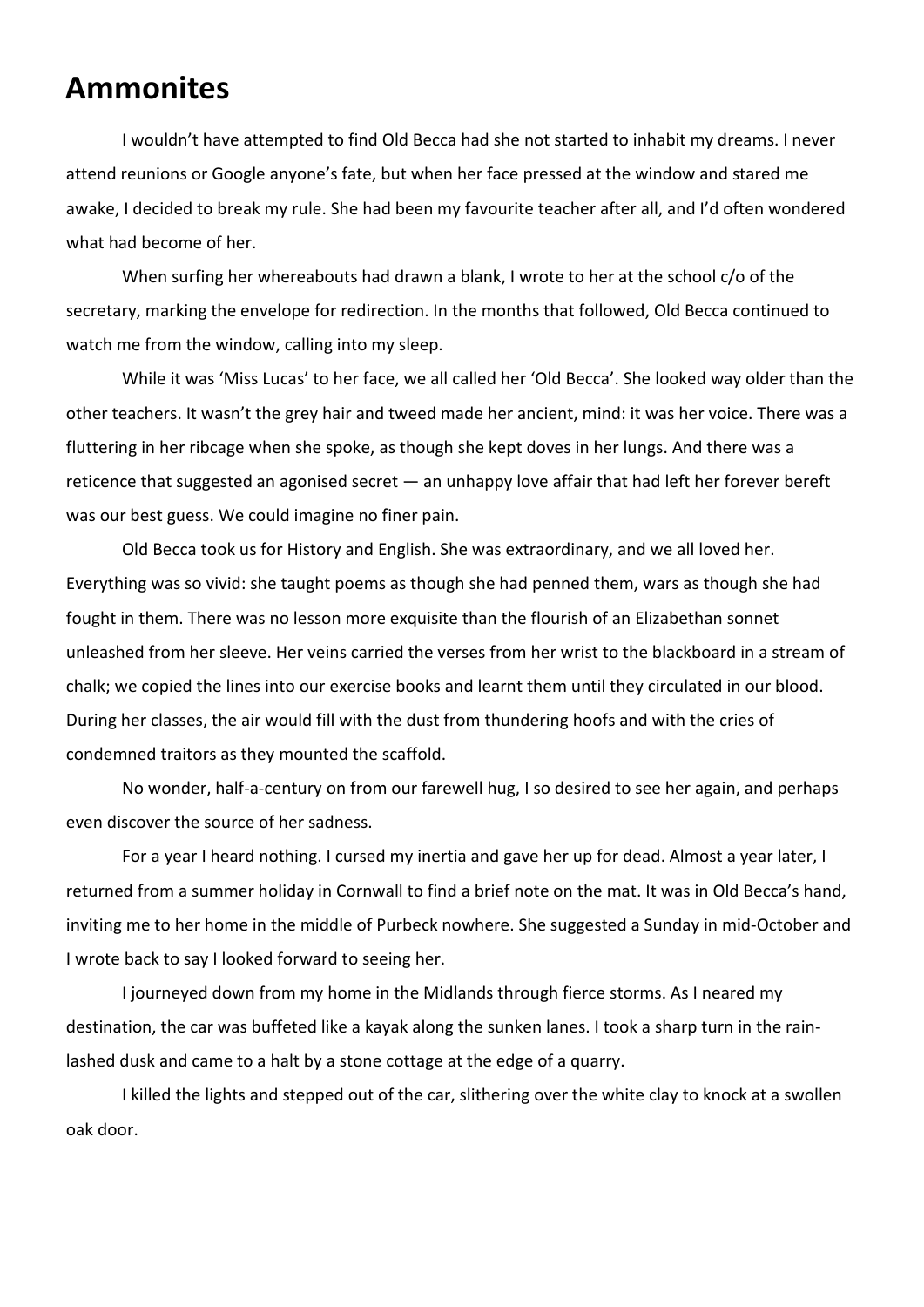Old Becca appeared in the porch, wearing a bright green cardigan covered in crumbs. Smiling in welcome, she looked even older than I had expected. Yet if her frame seemed frail, the creases in her face made her countenance seem strangely solid.

'Hello, Miss Lucas.'

'Miranda,' she said, taking my hands in hers, 'do come in.'

She bolted the door on to the night and bade me follow her along a flagstone passage past a row of gamy coats into a cold, bare room. She gestured to a collapsed armchair with clumps of horsehair poking from its leather. 'Please, make yourself comfortable.'

Before sitting, I reached into my pocket. 'I've brought you something.'

'Thank you. How kind!' She took the fist-sized gift, and carefully unwrapped the red tissue-paper.

'An ammonite! Bless you. It's a very fine one,' she said, placing it on the mantelpiece above the unlit fire. 'I shall treasure it. Do you remember the massive one I showed you? I gave it to our local museum.'

'You remember showing me that ammonite?'

'Of course…. Now, before we settle… how about some vodka?'

Becca placed in my hand a crystal tumbler like a fragment from a giant chandelier. 'To Providence in all its manifestations!' she said, raising her glass, her voice less fluttering doves than the rasp of shingle on a deeply-shelved beach.

'To Providence!' I took a sip, noticing again how old my host had grown. Her whittled face was thickly folded and her furrowed hands, so familiar from the years they had returned our homework, were magnificently foxed.

'It's good to see you again, Miranda. But it's a chilly night. We'd best warm the place up a bit….'

Old Becca lit the fire, and muttered something about how she was planning to write her memoirs. The wood on the grate hissed and the flames sent spiders trickling over the smouldering logs. 'It's hard to start writing one's life. But the thing is,' she said, 'when you get old, you burn to tell.'

As we talked into the fire I found myself recalling the autumn afternoon I had climbed the arthritic staircase to Old Becca's classroom.

'Have you ever seen one of these, Miranda?' She opened a cupboard and lifted out a massive stone the shape of a slice of Swiss roll, as thick as an arm and the size of a dinner plate.

I stroked the object's ridges, enchanted. 'It's beautiful. What is it?'

'It's an ammonite.'

'An ammonite? What's it for?'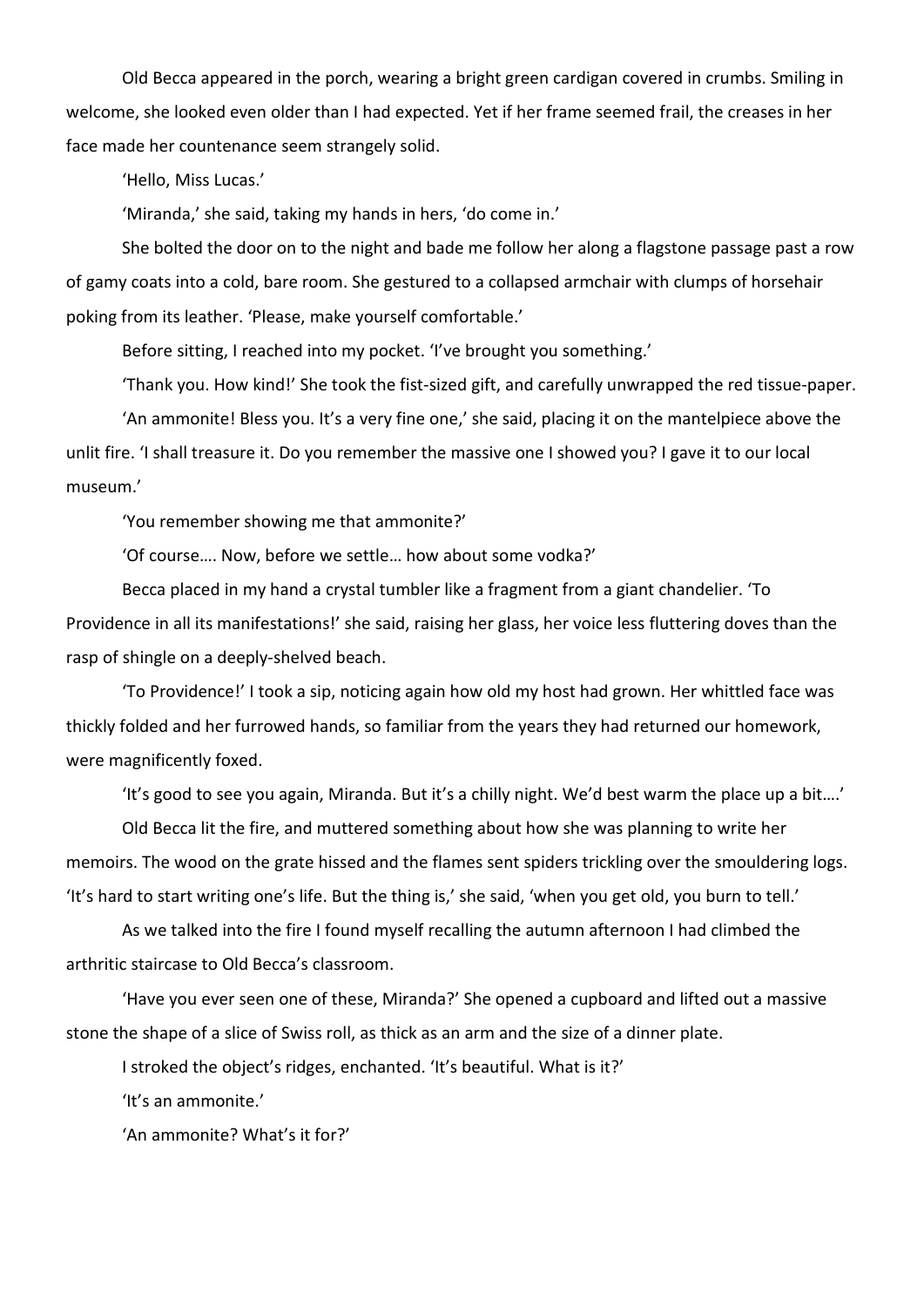'It's not "for" anything, but it has much to teach us, especially about time.' As I listened to Old Becca explain how it had once swum in seas 150 million years before, I kept saying 'ammonite' to myself. Over and over: the word was a gift, just as the object was a miracle.

Then Old Becca took me outside and showed me a sycamore tree. It was shedding its seeds in the wind. They looked like desiccated tadpoles.

'If anyone ever tells you poetry is an abstraction that has nothing to do with life, do this!' So saying, she flung handfuls of seeds into the sky and recited lines from Shelley's 'Ode to the West Wind'. I imitated her and threw dozens of the helicopters as high into the air as I could. They circled in gusts across the lawn.

'I recall the afternoon very well,' said Old Becca. 'I could see you were truly absorbed, Miranda.'

'I was. You detonated the word "ammonite" along with hundreds of other words: "Elysian, incandescent, pentimento, insouciance"…. When you said I'd remember "intimations of immortality" all my life, you were right. You were inspirational….'

Old Becca smiled. 'I was just doing my job.'

We talked about the other teachers. Since retirement Old Becca had kept herself to herself; she had not kept in touch with any of them. I was struck by her archaic and lonely manner of speaking. And it seemed unlikely she uttered her bookish, old-fashioned phrases to many people.

'Top up, Miranda?' Old Becca swayed over with the vodka bottle and filled my crumpled glass. 'Now where was I? …Ah yes, after the war I came to England, thinking I might teach for a while. That while became my life….'

We talked more about school and the pupils we remembered. We wondered what had happened to all those young lives.

'And you, Miranda? Tell me what you do.'

'I'm a music teacher.'

'Music?'

'Yes, I teach the cello.'

'How marvellous! Music teaching is a noble calling. The world needs people to express the mystery of life…. Do you have children?'

'No, I wanted them but I couldn't have them.'

Old Becca sighed. 'I'm sorry.'

'It's all right.'

Old Becca knelt down and prestidigitated a bottle of vodka from the sideboard.

'I keep an alembic in my pantry, Miranda. You see, as heir to the throne of the Kingdom of Poland, I have a special dispensation.'